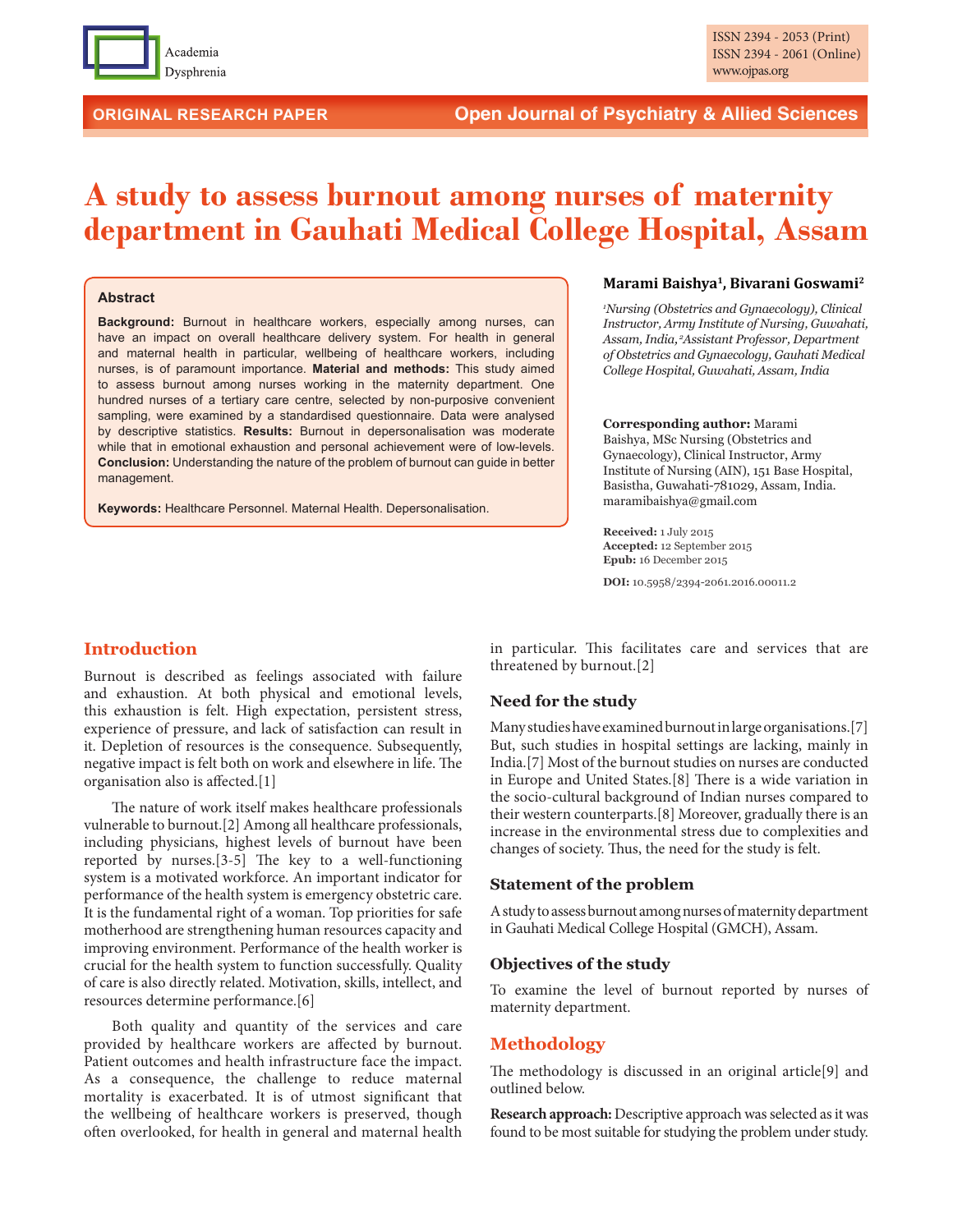**Research design:** A descriptive survey design was selected for the purpose of the present study (Figure 1).

**Setting of the study:** GMCH, Assam was selected as the setting of the study.

**Population:** Nurses who were working in the maternity departments of GMCH and Annex GMCH.

**Sample:** For the purpose of present study, 100 numbers of nurses were selected.

**Sampling technique:** Non-probability convenience sampling method was adopted for selecting the samples in the present study. The criteria for selection of the sample were:

- 1. Nursing personnel who were available during the data collection period (from 30 December 2013 to 16 February 2014).
- 2. Nursing personnel who were willing to participate in the study.
- 3. Nurses who were female.

**Tool:** It was evident from the literature review that because of the very nature of the type of data required to be analysed to assess level of burnout among nurses, standardised tools



**Figure 1:** Schematic representation of research design.

are essential. After an extensive literature search, investigators found that the Maslach Burnout Inventory (MBI) is the golden scale for assessing burnout among nurses.[10]

Burnout self-test (MBI) is subdivided into three categories:

- Section A Emotional exhaustion
- Section B Depersonalisation
- Section C Personal achievement

MBI contains 22 items which are answered as never, a few times per year, once a month, a few times per month, once a week, a few times per week and every day.

Section A – Emotional exhaustion contains seven items:

- 1. I feel emotionally drained by my work.
- 2. Working with people all day long requires a great deal of effort.
- 3. I feel like my work is breaking me down.
- 4. I feel frustrated by my work.
- 5. I feel I work too hard at my job.
- 6. It stresses me too much to work in direct contact with people.
- 7. I feel like I'm at the end of my rope.

Section B – Depersonalisation contains seven items:

- 1. I feel I look after certain patients/clients impersonally, as if they are objects.
- 2. I feel tired when I get up in the morning and have to face another day at work.
- 3. I have the impression that my patients/clients make me responsible for some of their problems.
- 4. I am at the end of my patience at the end of my work day.
- 5. I really don't care about what happens to some of my patients/clients.
- 6. I have become more insensitive to people since I've been working.
- 7. I'm afraid that this job is making me uncaring.

Section C – Personal achievement contains eight items:

- 1. I accomplish many worthwhile things in this job.
- 2. I feel full of energy.
- 3. I am easily able to understand what my patients/clients feel.
- 4. I look after my patients'/clients' problems very effectively.
- 5. In my work, I handle emotional problems very calmly.
- 6. Through my work, I feel that I have a positive influence on people.
- 7. I am easily able to create a relaxed atmosphere with my patients/clients.
- 8. I feel refreshed when I have been close to my patients/ clients at work.

# **Scoring**

Section A: Emotional exhaustion

Emotional exhaustion: Testifies to fatigue at the very idea of work, chronic fatigue, trouble sleeping, physical problems. For the MBI, as well as for most authors, "exhaustion would be the key component of the syndrome." Unlike depression, the problems disappear outside work.

- Total 17 or less: Low-level burnout
- Total between 18 and 29 inclusive: Moderate burnout
- Total over 30: High-level burnout.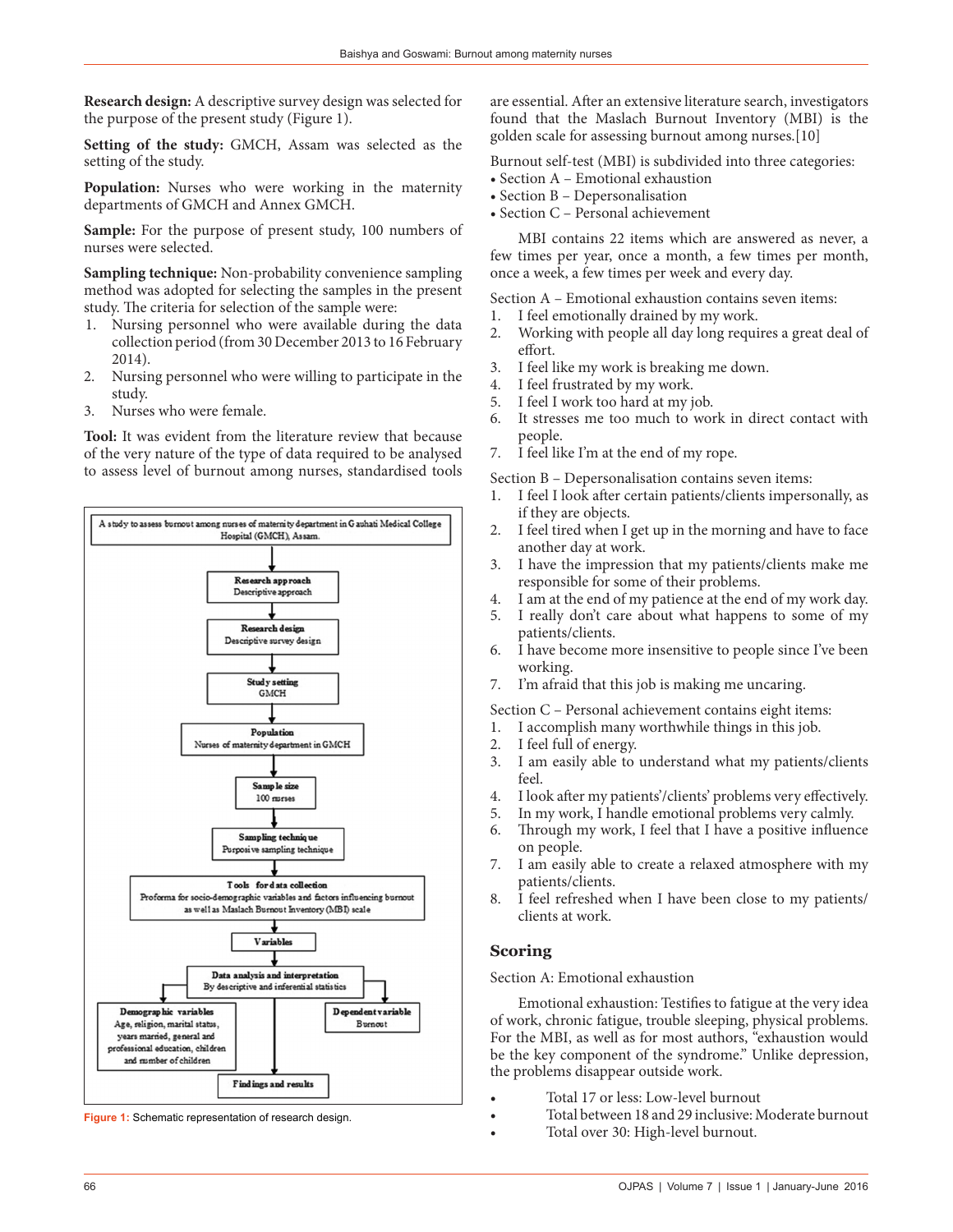Section B: Depersonalisation

Depersonalisation (or loss of empathy): Rather a dehumanisation in interpersonal relations. The notion of detachment is excessive, leading to cynicism with negative attitudes with regard to patients or colleagues, feeling of guilt, avoidance of social contacts and withdrawing into oneself. The professional blocks the empathy he can show to his patients and/or colleagues.

- Total 5 or less: Low-level burnout
- Total between 6 and 11 inclusive: Moderate burnout
- Total of 12 and greater: High-level burnout.

Section C: Personal achievement

The reduction of personal achievement: The individual assesses himself negatively, feels he is unable to move the situation forward. This component represents the demotivating effects of a difficult, repetitive situation leading to failure despite efforts. The person begins to doubt his genuine abilities to accomplish things. This aspect is a consequence of the first two.

- Total 33 or less: High-level burnout
- Total between 34 and 39 inclusive: Moderate burnout
- Total greater than 40: Low-level burnout.

A high score in the first two sections and a low score in the last section may indicate burnout.

# **Translation of the scale**

The inventory was translated from English into local language Assamese by an expert not related to this study. It was later back-translated into English by another independent expert, not acquainted with the original version. The backtranslation was subsequently compared with the original version by a psychiatrist for conceptual equivalence of the items. Necessary finer adjustments were made to convey the correct information to the participants.

# **Reliability of the scale**

The reliability of the scale was established by data collected from ten staff nurses, who are working in the maternity department of GMCH. The reliability has been drawn by using Split-Half Spearman Brown Formula. The formula is as follows:

 $r_{\rm_{CR}} = 2r/(1+r)$ 

where r is the Pearson Product moment correlation co-efficient.

Reliability of Emotional exhaustion

The calculated value of  $r = 0.79$ 

Hence,  $r_{\rm cp} = 0.88$ 

Since the calculated value of  $r_{SB}$  (reliability) is 0.88, which is highly reliable, the tool can be used for main study.

Reliability of Depersonalisation

The calculated value of  $r = 0.65$ 

Hence,  $r_{sp} = 0.79$ 

Since the calculated value of  $\rm r_{\scriptscriptstyle SB}$  (reliability) is 0.79, which is highly reliable, the tool can be used for main study.

Reliability of Personal achievement

The calculated value of  $r = 0.76$ 

Hence,  $r_{SB} = 0.86$ 

Since the calculated value of  $r_{\text{SB}}$  (reliability) is 0.86, which is highly reliable, the tool can be used for main study.

Ethical clearance: The study was approved by the institutional ethical committee. Formal written administrative permission was obtained from the Medical Superintendent, Nursing Superintendent, and the Head of the Department of the Obstetrics and Gynaecology Department of GMCH. Informed consent was obtained from participants.

Pilot study: [11] The pilot study aimed at determining the adequacy of study methods and procedures, finding out the feasibility of conducting the study, assessing the appropriateness and quality of instruments and deciding the plan of statistical analysis.

After obtaining the formal administrative permission from the concerned authorities, the pilot study of the present project was conducted in GMCH. The study was conducted from 5 August 2013 to 11 August 2013 and was carried out on ten samples of nurses working in maternity wards.

The subjects chosen were similar in characteristics to those of population under study. It was found that all items of the tools were clear and unambiguous. The investigators faced no problems in conducting the pilot study.

Data collection procedure: Formal administrative permission was obtained from the authorities to conduct the study at GMCH. The period of data was from 30 December 2013 to 16 February 2014. Data collected for the present study was through structured questionnaires. Participants were informed of the purpose for the study and those interested were given questionnaires that included the measure employed in this study.

The test was administered among nurses working in maternity wards. The investigators gave self-introductions and explained the purpose of the study to obtain free and frank responses. The participants were assured confidentiality of their responses. It took a minimum of ten to 15 minutes for the participants to respond to the questionnaire and investigators were personally present each time the test was administered.

Data analysis: Data obtained was analysed using descriptive statistics such as mean, standard deviation, and frequency distribution.

# **Analysis and interpretation of the data**

Description of sample characteristics: The sample in the present study consisted of 100 nurses working in the maternity department in GMCH.

Table 1 shows that among 100 nurses, majority of the nurses (42%) were in the age group of 31-40 years, 27% of nurses were in the age group of 20-30 years, 16% of nurses were above 50 years, and 15% of nurses were of 41-50 years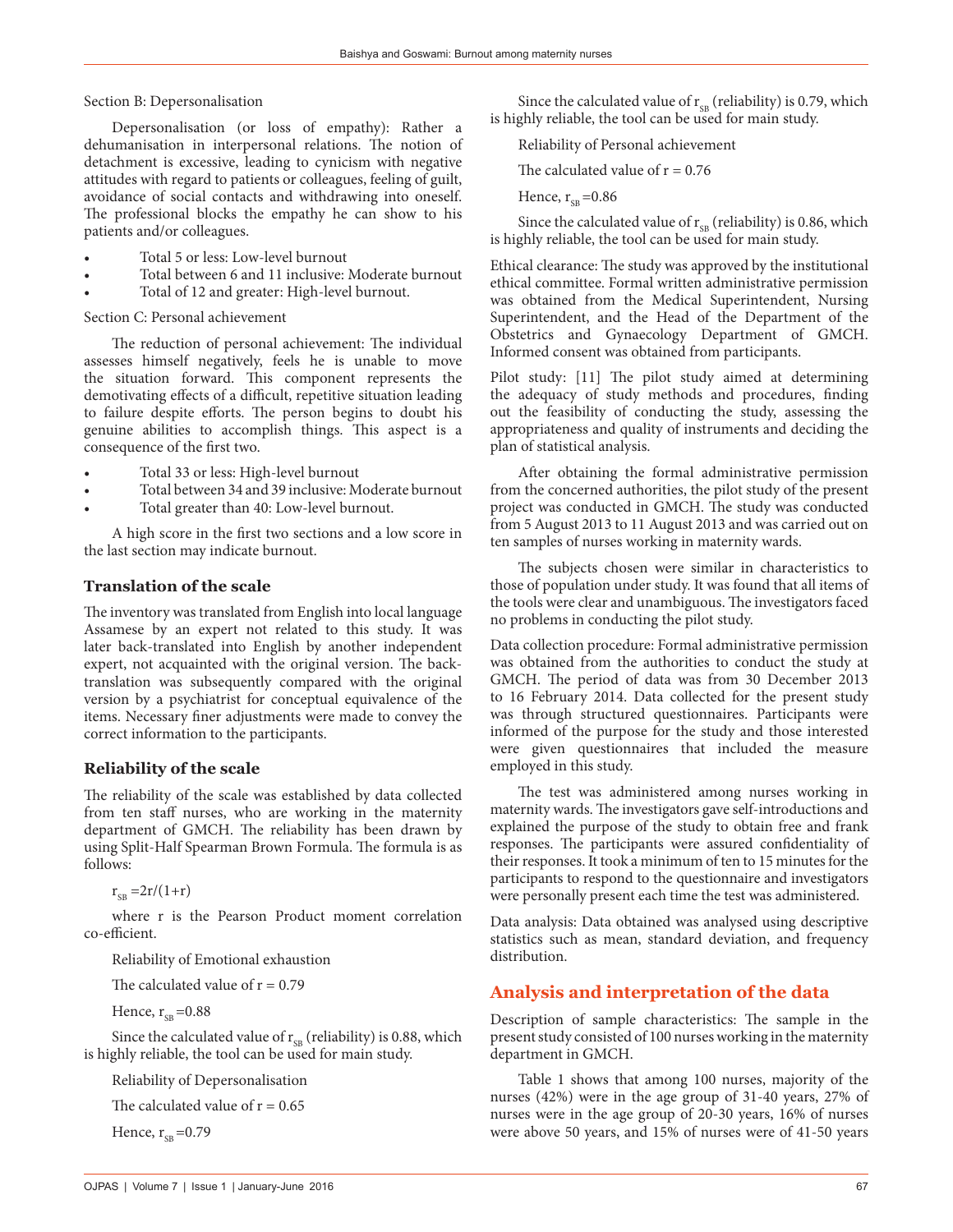of age. Out of 100 nurses, majority (88%) of nurses were Hindu, nine per cent of nurses were Muslim, and three per cent of nurses were Christian. Majority (72%) of nurses were married, 24% of nurses were single, and four per cent of nurses were widow/separated/divorced. Majority (31.58%) of nurses' duration of marriage was for more than 20 years, 28.95% of nurses' duration was ten to 20 years, and 19.74% each were married for five to ten, and less than five years. Majority (63%) of nurses were having children and 37% of nurses had no children. 50.79% of nurses were having two numbers of children, 42.86% of nurses were having one child, and 6.35% of nurses were having three numbers of children. Almost half of the sample (55%) educated up to Higher Secondary (HS), 24% completed High School Leaving

**Table 1:** Socio‑demographic profile of nurses

| Age (years)<br>20-30<br>27<br>27<br>42<br>$31 - 40$<br>42<br>15<br>15<br>41-50<br>>50<br>16<br>16<br>Religion<br>Hindu<br>88<br>88<br>Muslim<br>9<br>9<br>3<br>3<br>Christian<br>Marital status<br>Single<br>24<br>24<br>72<br>Married<br>72<br>4<br>4<br>Widow/separated/divorced<br>Duration of marriage (years)<br>15<br>$<$ 5<br>19.74<br>15<br>$5 - 10$<br>19.74<br>22<br>$10 - 20$<br>28.95<br>>20<br>24<br>31.58<br>Child<br>Yes<br>63<br>63<br><b>No</b><br>37<br>37<br>Number of children<br>1<br>27<br>42.86<br>$\overline{2}$<br>32<br>50.79<br>3<br>4<br>6.35<br>Education<br><b>HSLC</b><br>24<br>24<br>55<br><b>HS</b><br>55<br>Graduate<br>21<br>21<br>Professional qualification<br><b>ANM</b><br>46<br>46<br><b>GNM</b><br>46<br>46<br>8<br>Post basic<br>8 | Socio-demographic data | <b>Frequency</b> | Percentage |
|------------------------------------------------------------------------------------------------------------------------------------------------------------------------------------------------------------------------------------------------------------------------------------------------------------------------------------------------------------------------------------------------------------------------------------------------------------------------------------------------------------------------------------------------------------------------------------------------------------------------------------------------------------------------------------------------------------------------------------------------------------------------------|------------------------|------------------|------------|
|                                                                                                                                                                                                                                                                                                                                                                                                                                                                                                                                                                                                                                                                                                                                                                              |                        |                  |            |
|                                                                                                                                                                                                                                                                                                                                                                                                                                                                                                                                                                                                                                                                                                                                                                              |                        |                  |            |
|                                                                                                                                                                                                                                                                                                                                                                                                                                                                                                                                                                                                                                                                                                                                                                              |                        |                  |            |
|                                                                                                                                                                                                                                                                                                                                                                                                                                                                                                                                                                                                                                                                                                                                                                              |                        |                  |            |
|                                                                                                                                                                                                                                                                                                                                                                                                                                                                                                                                                                                                                                                                                                                                                                              |                        |                  |            |
|                                                                                                                                                                                                                                                                                                                                                                                                                                                                                                                                                                                                                                                                                                                                                                              |                        |                  |            |
|                                                                                                                                                                                                                                                                                                                                                                                                                                                                                                                                                                                                                                                                                                                                                                              |                        |                  |            |
|                                                                                                                                                                                                                                                                                                                                                                                                                                                                                                                                                                                                                                                                                                                                                                              |                        |                  |            |
|                                                                                                                                                                                                                                                                                                                                                                                                                                                                                                                                                                                                                                                                                                                                                                              |                        |                  |            |
|                                                                                                                                                                                                                                                                                                                                                                                                                                                                                                                                                                                                                                                                                                                                                                              |                        |                  |            |
|                                                                                                                                                                                                                                                                                                                                                                                                                                                                                                                                                                                                                                                                                                                                                                              |                        |                  |            |
|                                                                                                                                                                                                                                                                                                                                                                                                                                                                                                                                                                                                                                                                                                                                                                              |                        |                  |            |
|                                                                                                                                                                                                                                                                                                                                                                                                                                                                                                                                                                                                                                                                                                                                                                              |                        |                  |            |
|                                                                                                                                                                                                                                                                                                                                                                                                                                                                                                                                                                                                                                                                                                                                                                              |                        |                  |            |
|                                                                                                                                                                                                                                                                                                                                                                                                                                                                                                                                                                                                                                                                                                                                                                              |                        |                  |            |
|                                                                                                                                                                                                                                                                                                                                                                                                                                                                                                                                                                                                                                                                                                                                                                              |                        |                  |            |
|                                                                                                                                                                                                                                                                                                                                                                                                                                                                                                                                                                                                                                                                                                                                                                              |                        |                  |            |
|                                                                                                                                                                                                                                                                                                                                                                                                                                                                                                                                                                                                                                                                                                                                                                              |                        |                  |            |
|                                                                                                                                                                                                                                                                                                                                                                                                                                                                                                                                                                                                                                                                                                                                                                              |                        |                  |            |
|                                                                                                                                                                                                                                                                                                                                                                                                                                                                                                                                                                                                                                                                                                                                                                              |                        |                  |            |
|                                                                                                                                                                                                                                                                                                                                                                                                                                                                                                                                                                                                                                                                                                                                                                              |                        |                  |            |
|                                                                                                                                                                                                                                                                                                                                                                                                                                                                                                                                                                                                                                                                                                                                                                              |                        |                  |            |
|                                                                                                                                                                                                                                                                                                                                                                                                                                                                                                                                                                                                                                                                                                                                                                              |                        |                  |            |
|                                                                                                                                                                                                                                                                                                                                                                                                                                                                                                                                                                                                                                                                                                                                                                              |                        |                  |            |
|                                                                                                                                                                                                                                                                                                                                                                                                                                                                                                                                                                                                                                                                                                                                                                              |                        |                  |            |
|                                                                                                                                                                                                                                                                                                                                                                                                                                                                                                                                                                                                                                                                                                                                                                              |                        |                  |            |
|                                                                                                                                                                                                                                                                                                                                                                                                                                                                                                                                                                                                                                                                                                                                                                              |                        |                  |            |
|                                                                                                                                                                                                                                                                                                                                                                                                                                                                                                                                                                                                                                                                                                                                                                              |                        |                  |            |
|                                                                                                                                                                                                                                                                                                                                                                                                                                                                                                                                                                                                                                                                                                                                                                              |                        |                  |            |
|                                                                                                                                                                                                                                                                                                                                                                                                                                                                                                                                                                                                                                                                                                                                                                              |                        |                  |            |
|                                                                                                                                                                                                                                                                                                                                                                                                                                                                                                                                                                                                                                                                                                                                                                              |                        |                  |            |
|                                                                                                                                                                                                                                                                                                                                                                                                                                                                                                                                                                                                                                                                                                                                                                              |                        |                  |            |
|                                                                                                                                                                                                                                                                                                                                                                                                                                                                                                                                                                                                                                                                                                                                                                              |                        |                  |            |

HSLC=High School Leaving Certificate, HS=Higher Secondary,

ANM=Auxillary Nursing & Midwifery, GNM=General Nursing & Midwifery

Certificate (HSLC), and 21% studied up to graduation. Equal numbers (46%) had professional qualifications of Auxillary Nursing and Midwifery (ANM) and General Nursing and Midwifery (GNM), and eight per cent of nurses were Post Basic.

Table 2 shows that in emotional exhaustion and personal achievement, there were low-level burnouts. Moderate burnout was found in depersonalisation (mean=7.43, median 7.000, standard deviation [SD]=6.217).

In emotional exhaustion, the low-level, moderate, and high-level burnouts were 80, 18, and two respectively. In depersonalisation, the low-level, moderate, and highlevel burnouts were 39, 38, and 23 respectively. In personal achievement, the low-level, moderate, and high-level burnouts were 84, 11, and five respectively (Table 3 and Figure 2).

## **Discussion**

In the present study, researchers reported that there were low-level burnouts in emotional exhaustion and personal achievement; burnout in depersonalisation was moderate. In emotional exhaustion, 80% had low-level, 18% had moderate, and two per cent had high-level burnout. In depersonalisation, 39% had low-level, 38% had moderate, and 23% had high-level burnout. In personal achievement, 84% had low-level, 11% had moderate, and five per cent had high-level burnout.



**Figure 2:** Percentage distribution of level of burnout of nurses.

**Table 2:** Mean, median, and standard deviation (SD) of level of burnout of nurses

| <b>Burnout</b>       | <b>Mean</b> | <b>Median</b> | <b>SD</b> |
|----------------------|-------------|---------------|-----------|
| Emotional exhaustion | 10.66       | 10.000        | 8.527     |
| Depersonalisation    | 7.43        | 7.000         | 6 217     |
| Personal achievement | 43.25       | 44.000        | 5.260     |

#### **Table 3:** Burnout levels of nurses

| <b>Burnout</b>       | Low-level<br>burnout | <b>Moderate</b><br>burnout | <b>High-level</b><br>burnout |
|----------------------|----------------------|----------------------------|------------------------------|
| Emotional exhaustion | 80                   | 18                         | 2                            |
| Depersonalisation    | 39                   | 38                         | 23                           |
| Personal achievement | 84                   | 11                         | 5                            |